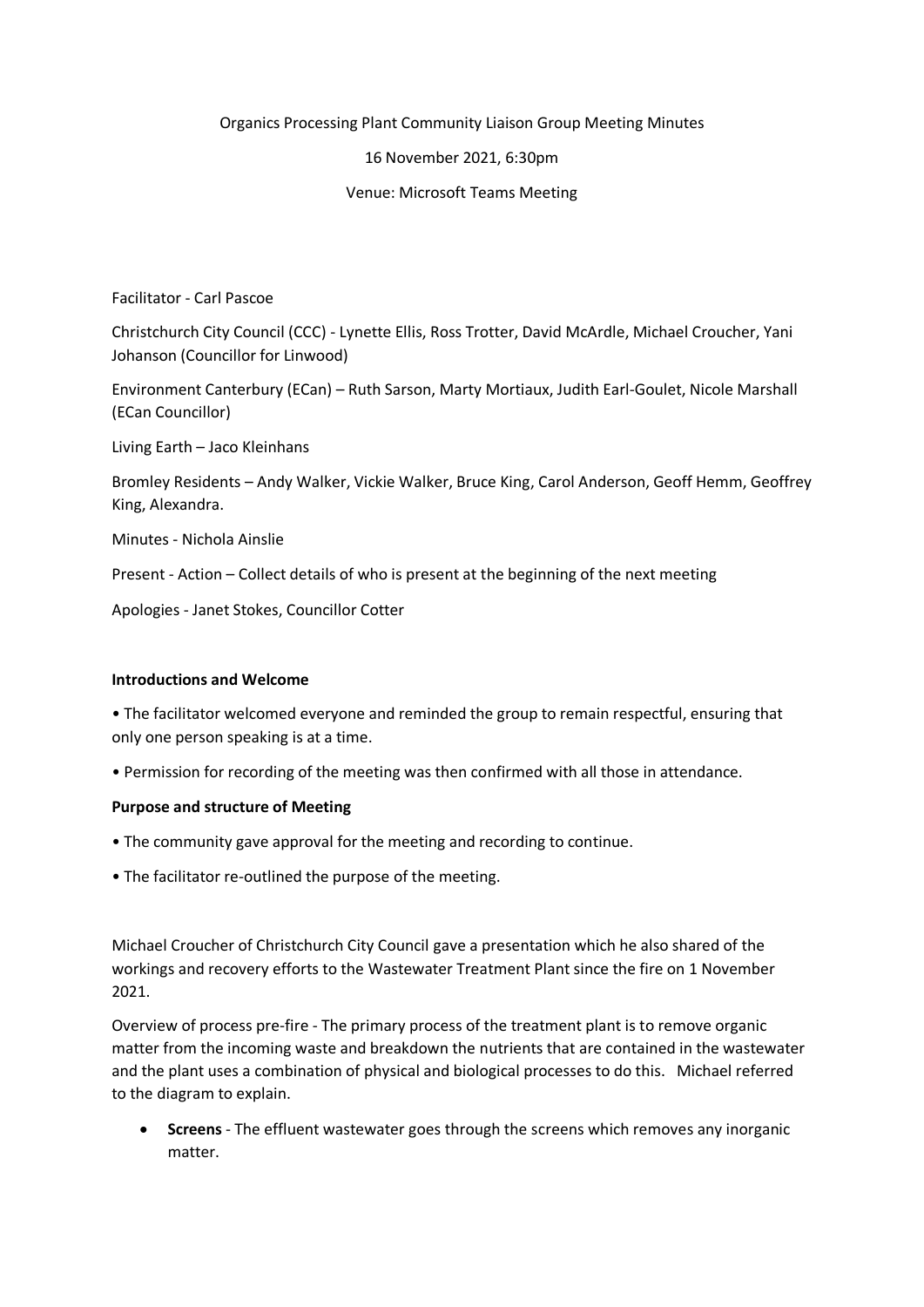- **Grit Removal** Grit removal removes any sands or silts that gets in there as this can damage the pumps.
- **Sedimentation Tanks** The sedimentation tank allows any large or dense organic matter to sink to the bottom and once it has sunk to the bottom it is removed and moved on to the digesters.
- **Digesters** The digesters cook the bio matter that comes out in various stages and dries and then that material is used for land remediation.
- **Trickling Plant** The rest of the wastewater then flows from the sedimentation tank, then goes through the tricking filters which contain 24000 cubic meters of plastic media which is coated in a micro sludge, so the effluent is sprinkled over that and sludge and that eats away at the nutrients within the wastewater. As the sludge feeds off the nutrients, it grows and some of it slides off and drops to the bottom of the trickling filters along with the effluent that trickles down.
- **Aeration Tanks** The aeration tanks continue the process of allowing the sludge to digest the nutrients by creating an aerobic environment, where bubbles come up from the bottom of the tanks aerating the water and suspending the sludge that is sledged of the trickling filters and it continues feeding on the nutrients.
- **•** Clarifiers There are four clarifiers, and those clarifiers allow the sludge to settle and once the sludge has settled to the bottom it is pulled off the clarifiers, some of which is used to reseed the biological process and the rest goes off to digestors and is cooked, dried off and then turned into bio-solids and sent off to land remediation works.
- **Oxidation Ponds** Is where the polishing of the wastewater takes place, and this is done by the sun as the UV radiation of the sun neutralises any remaining pathogens that may be remaining in the water and from then it is pumped to the ocean outfall pipe, and it's delivered several kilometres offshore.

The whole process of wastewater from when it enters the plant to when it reaches the outfall pipe is around 20 days.

The damage that was caused in November was serious to the trickling filters, so much so that they were rendered inoperative and taken offline. The tricking filters were responsible for removing about 60% of the nutrient load and they are a key component of the biological process in the plant. The efficient removal of the nutrients early on in the treatment process is critical for the management of odour and during the fire, runoff from the burn filtered down passing through the aeriation tanks, clarifiers and out into the ponds so the oxygen depleted run off killed the sludge which effectively terminated the biological processing ability of the plant and created some issues in the oxidation ponds which allowed significant odour to be produced.

The Council's initial response after the fire was to isolate the trickling filters to begin with as they were unusable, and this was done by installing a temporary overland by-pass that takes effluent from the sedimentation tanks straight through to the aeration tanks. Poli-dosing was then introduced to the sedimentation tanks as it clumps together and encourages clumping together of any other heavy or dense organics and helps settle it to the bottom to get rid of any of the biomass within the wastewater.

The dead sludge was also removed from the activation tanks it was just sitting at the bottom and rotting and stopping the biological proves from restarting. To restart the biological process some sludge was shipped in from Lyttleton wastewater treatment plant and because it was a biological process, it is slow to regrow and takes time to settle in and do its job again. The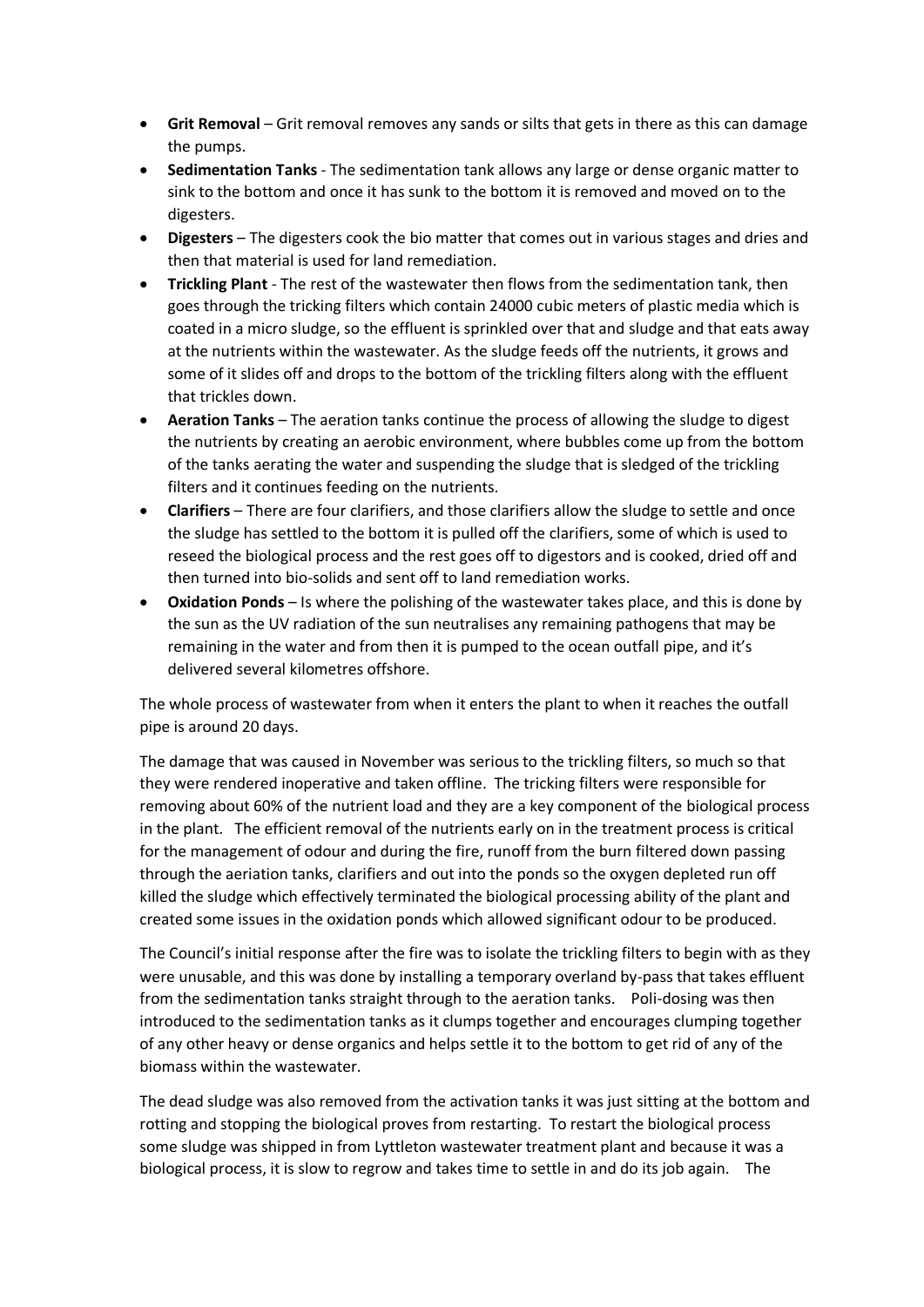aeration was maximised within the aeration tanks, where there would normally be two blowers going with two of the four tanks being utilised but now utilising all four tanks with the three blowers going 24/7.

Hydrogen peroxide was also being added to the outfall of the oxidation ponds which breaks down into water and oxygen and the purpose of doing this was to improve the quality of the water within the ponds going forward.

The initial response enabled the plant to comply with it consent conditions in terms of outfall it didn't do much to reduce the odour issues and are very aware of the odour issues. The Interim plan which is kicking in now should address those issues significantly.

The interim plan is to convert two of the four clarifiers into aeration basins which will increase sludge contact time with the wastewater and the increased time will substitute the treatment that was provided by the trickling filters. In order to do this, there are going to be four aerators in each of the two clarifiers. The other two clarifiers have been emptied out and maintained to make sure they are in good running order.

Components of the aerators have been ordered from various places around the world and have started arriving on site and the intention is that the aerators will be in place to an operable state by the end of March and operating by early April. It will take rime for the sludge adjust and take its place, but it's expected that once the system is up and operating within several weeks there should be a reduction in smell.

The long term solution is dependent on the findings of the damage assessment, once the investigation is complete a decision can be made whether the trickling filters will be repaired, rebuilt or replaced and be looking at whether there are other technologies out there if it goes down the oath of replacement. It is expected to be around three years before a selected option is in place and operating and the council is already investigating various long-term solution options around repair, rebuild or replace and nothing included in the draft remedial action plan which will be submitted to ECAN further down the line once there is some certainty around what path will be taken and the final draft will be prepared by consultants.

Michael confirmed that the council is aware of the problems with odour and the effect it is having on people's lives and are doing everything possible to control and reduce the levels of odour coming from the plant and thanked the community for their understanding and patience.

- Q) **Vickie Walker - Community:** Is hydrogen peroxide no longer being used?
- A) **Michael Croucher of CCC:** Still being used and will continue to be used until the aerators and clarifiers are up and running and the clarifier conversion.
- Q) **Vickie Walker - Community:** What can the Council promise the community and when, and is further building going to stop?
- A) **Michael Croucher of CCC:** The interim plan are the aerators and clarifiers and are confident it will work and allow the plant to meet conditions and provide significant reduction in omissions. As a result of trying to substitute trickle filters will be 100% capacity.
- Q) **Bruce King- Community:** Why wasn't second sewerage plant in Halswell not built and why in the last two and half months has nothing been done inside the filters?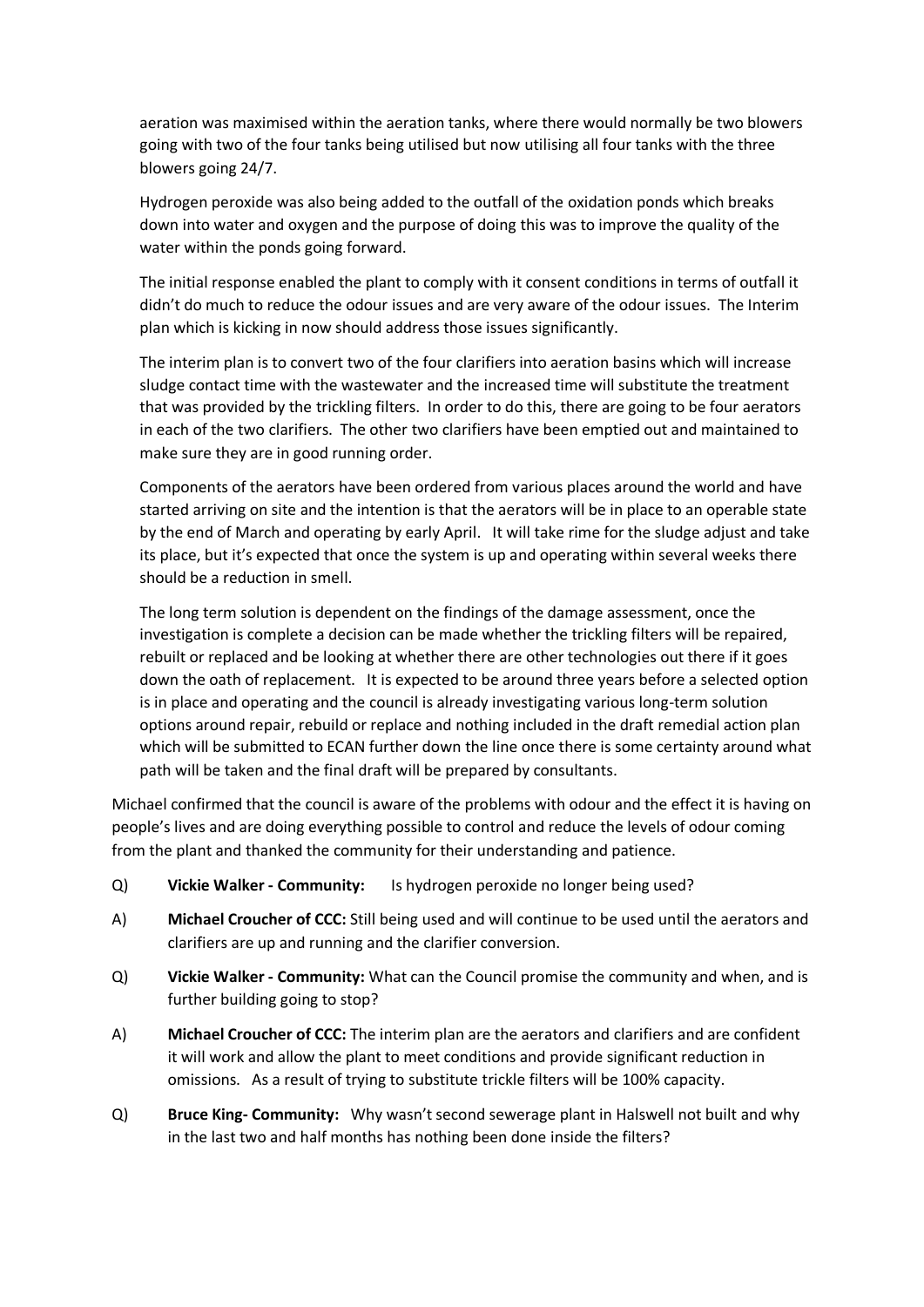A) **Michael Croucher of CCC**: Will get the answer to the first question and come back at a later date and the until the damage assessment is finished not much can be done as we may cause more damage that may not be covered for by insurance.

# **Observation by Bruce King** – The lack of action has lost time.

Michael noted that they are not as sturdy as they look, and it may be that a robotic digger possibly has to go in.

# **Discussion around previous meeting minutes**

It was requested by Geoffrey King that the meeting minutes are back for review within 10 working days of the meeting.

It was requested by Bruce King that the minutes have the name of the community member asking the question represented in the minutes.

Bruce King requested that the next meeting not be taken up by the oxidation plant

Ross Trotter noted that it was discussed at the last meeting to have the wider content but happy to go with the community's request.

Ross Trotter also discussed that the meeting minutes can be released earlier however the timeframe for reports may be longer and would have to follow.

Environment Canterbury and Living Earth advised that reports will be available one week prior to next meeting.

- Q) **Councillor Johanson:** Questioned that, at the previous meeting it was requested that the PdP Report, which is an annual report on the dust monitoring be circulated and this was not made clear in the minutes and asked that it can be noted.
- A) **Ross Trotter** of **CCC:** Confirmed that this would be noted and that the report would be circulated

# **Discussion around Environment Canterbury & Living Earth Reports**

**Bruce King** from the community discussed that Environment Canterbury reported a vast reduction of people reporting the odour and he believes there is confusion around people who have not lived in the area long cannot differentiate between the two plants, although when Bruce is walking his dog, he can tell the difference from the smell from the oxidation plant and the smells from Living Earth Plant.

- Q) **Geoffrey King - Community**: Advised that in a 90-day period he made 54 reports, although the reports don't show this. The windrows were moved but the smell is still bad and if they have been moved why is the smell still there?
- Q) **Andy Walker - Community:** Commented that he has not really noticed odour from the OPP recently, but has from the wastewater treatment plant. Explained that he has complained about the wastewater treatment plant through the SmeltIt app but the Bromley Facebook page said not to use SmeltIt for the wastewater treatment plant, but to call ECan. Asked for the app to be modified so it can be used for the wastewater treatment plant.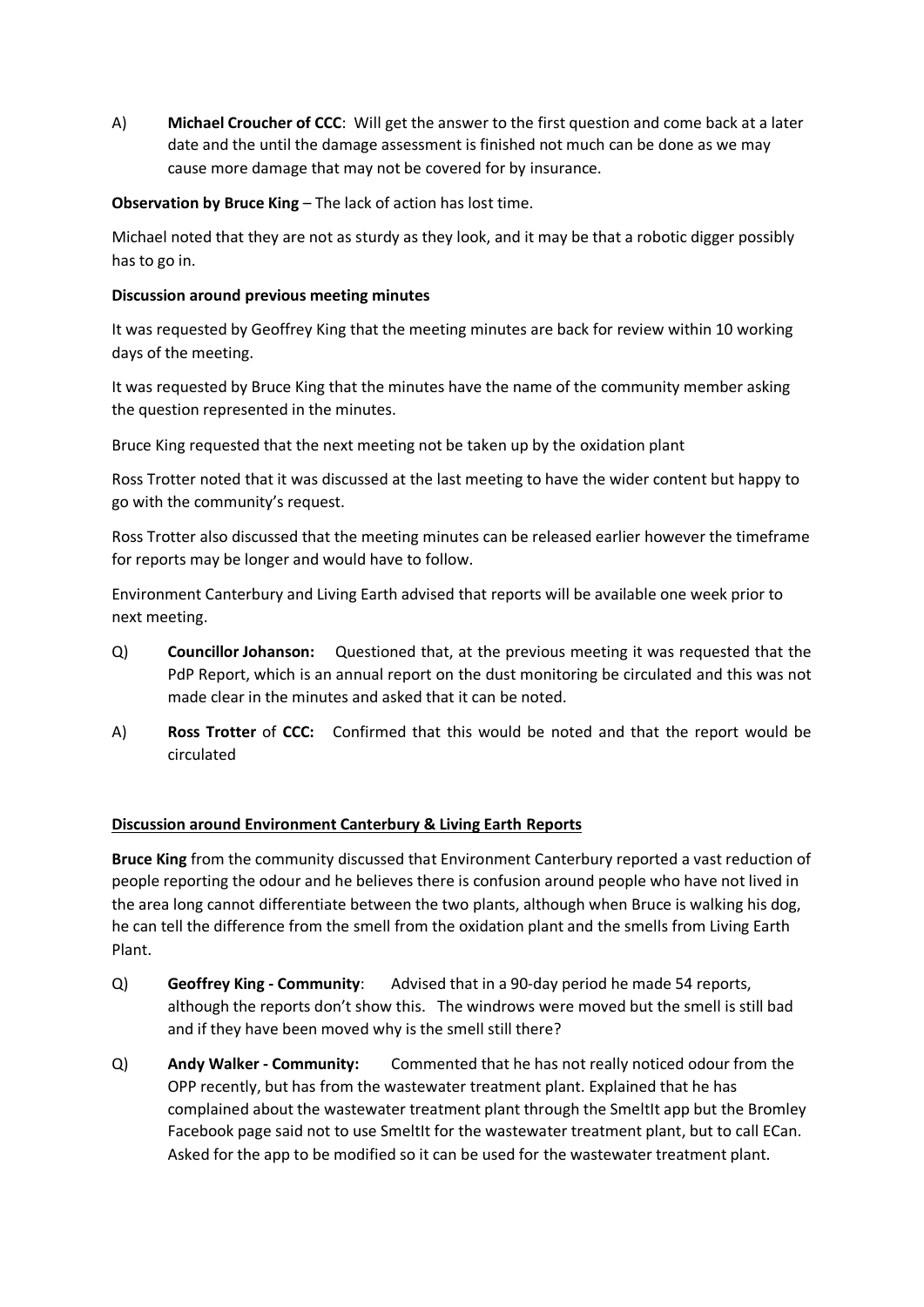- A) **Ruth Sarson** of **ECan:** Smelt it App from the ECan Report, there has been a big rise in reports on Smelt It with regards to the wastewater treatment plant when that happened in November. The initial response when the reports were coming through made it difficult to see what was specifically to do with Living Earth. When Smelt It was set to deal with that issue and not to become an avenue for reporting on all kinds of odour, however it is recognised that it has become a very effective reporting tool for people and there have been discussions at Environment Canterbury over the last year or two about what is done with regards to Smelt It, however it is not as easy as just changing it to incorporate other odours, there is a lot more to it. There is a lot of admin and cost that goes into changing it and the decision was made that the Smelt It app would be for people to report odours from the Living Earth Plant and the preference to keep it that way.
- Q) **Vickie Walker – Community:** Why does it have faecal matter on the list then?
- A) **Ruth Sarson** of **ECan:** That option has always been there since it began in 2018/2019 when it was being trialled and they are based on the Ministry for the Environment guidelines for odour assessments.

**Geoffrey King** - Noted that the Smelt It App! Doesn't work its quicker to call the call centre and report with them.

- Q) **Bruce King - Community**: Does reporting stop on 31 January?
- A) **Ruth Sarson** of **ECan:** Yes, this reporting period was November to January and February, March and April will be next meeting
- Q) **Councillor Johanson**: **a)** What are ECan actively doing to inform people on how to lodge complaints if the odour is a problem. Is there a programme of informing people to keep complaining now that the abatement notice has now expired to have people aware of what to do? **b)** At the last meeting there was a discussion around the Halswell dust issue and that a trial is being conducted around community mapping and would you consider doing something similar to that?
- A) **Ruth Sarson** of **ECan:** With regards to actively promoting Smelt It, No and the reason being that it is specific issues in Bromley and Northern Timaru and the concern would be that if it was made more available there would be people all over Christchurch and Canterbury using Smelt It to report odours which would make it more difficult to deal with particular issues in Bromley. With regards to the issues to the dust, it might be that we had a Dust It App that was being trialled.
- Q) **Councillor Johanson:** What should people do to make a complaint and what happens now?
- A) **Marty Mortiaux:** ECanis not upping communication to encourage people to report something that might not be occurring, the communication that is going out at the moment is to carry on as it is, so if smell odour you go through Smelt It or through the hotline. It is not being encouraged for people to report for the sake of it. With regards to what's happening next it is still being evaluated.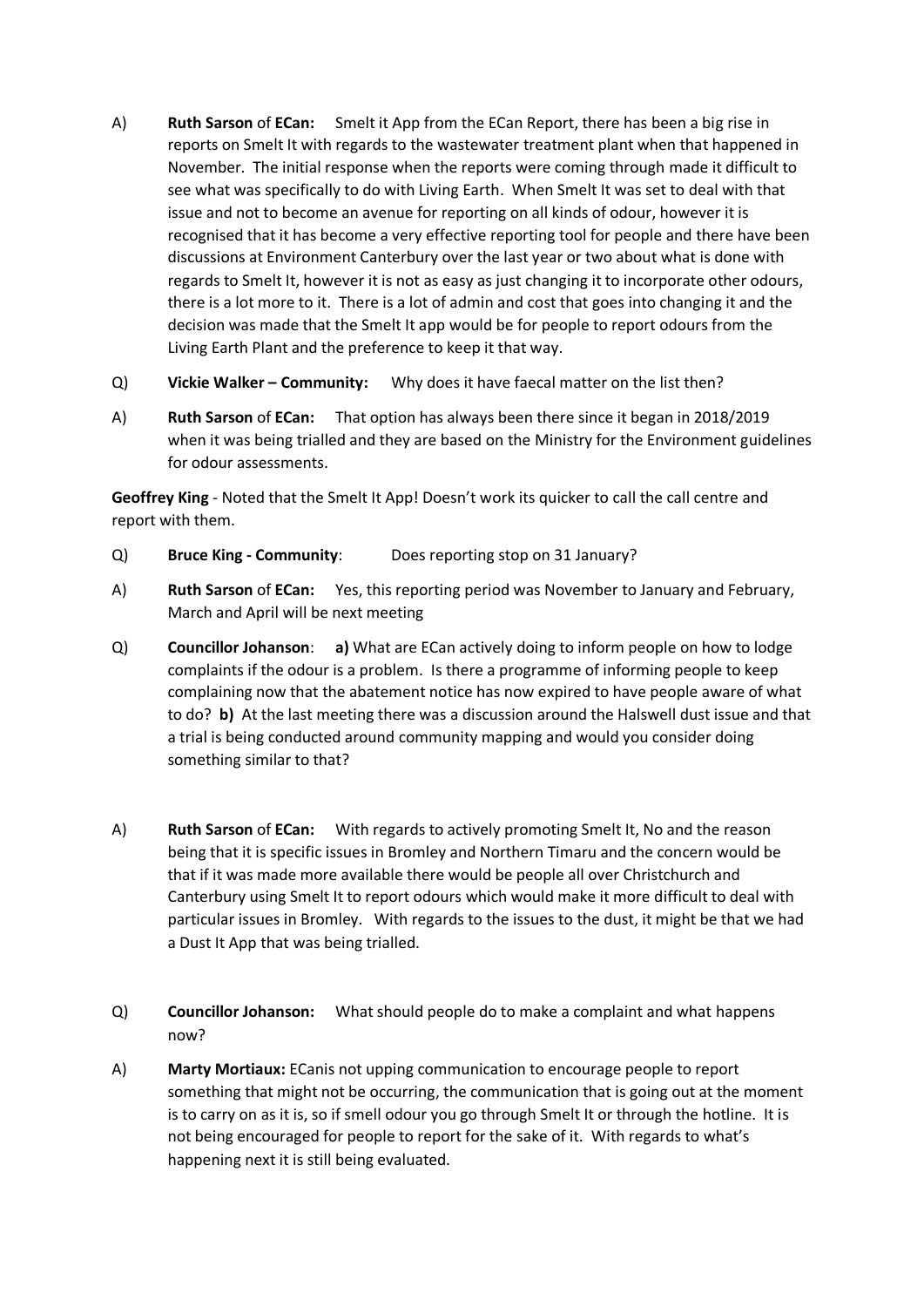- Q) **Councillor Johanson:** How many exceedances of the consent limit were there for dust for this period?
- A) **Ruth Sarson** of **ECan:** This information is not to hand as it's not usually discussed at the CLG. As part of the report ECan provide how many complaints have been received around dust and there have been none this reporting period.

**Councillor Johanson** - Thought it might be good to have record of the dust exceedances in terms of the consent limits to be recorded in each report and put this out to the community group.

- Q) **Vickie Walker - Community**: Asked if a report of the exceedances would be circulated as this would be a good thing.
- A) **Ruth Sarson** of **ECan:** Agreed to do this.
- Q) **Bruce King - Community:** Rang up and reported dust, house is Omaru stone and had been cleaned recently and it now needs done again due to the dust.
- A) **Ruth Sarson** of **ECan:** It is difficult to prove that the dust is coming from one particular site but note the concerns and will have more through reporting and next CLG.

**Geoffrey King** - Confirmed that he has the same issue as Bruce with the dust on his roof and in the gutters. It has been brushed and cleaned and then within the month its back and would like something done about it.

- Q) **Bruce King - Community:** There should be no smell or dust over the boundary, but it is there every day. As the Living Earth report about the dust it shows, a great increase over Testing Site 7 over December and January so the dust has been coming over quite considerably and it shows in the report.
- A) **Jaco Kleinhans** of **Living Earth:** Monitoring will be done down at pump station but an excessive amount of movement on site in clearing that specific area round the site but will have a look at that during the PdP independent assessment, but this is the area we have cleared down bottom at pond. Not surprised due to this but should get better moving forward.
- Q) **Andy Walker - Community:** How much compost is sitting on site?
- A) **Jaco Kleinhans** of **Living Earth:** No compost on site it is tailings which is screened material. Compost not on site anymore, as the material is screened it is now moved off site and this happens on a daily basis. You will see from the aerial photos there are still some tailings, but this will drop of moving forward.
- Q) **Andy Walke**r **Community:** What do tailings comprise of?

A) **Jaco Kleinhans** of **Living Earth:** Tailings are larger material - greens, sticks and larger material.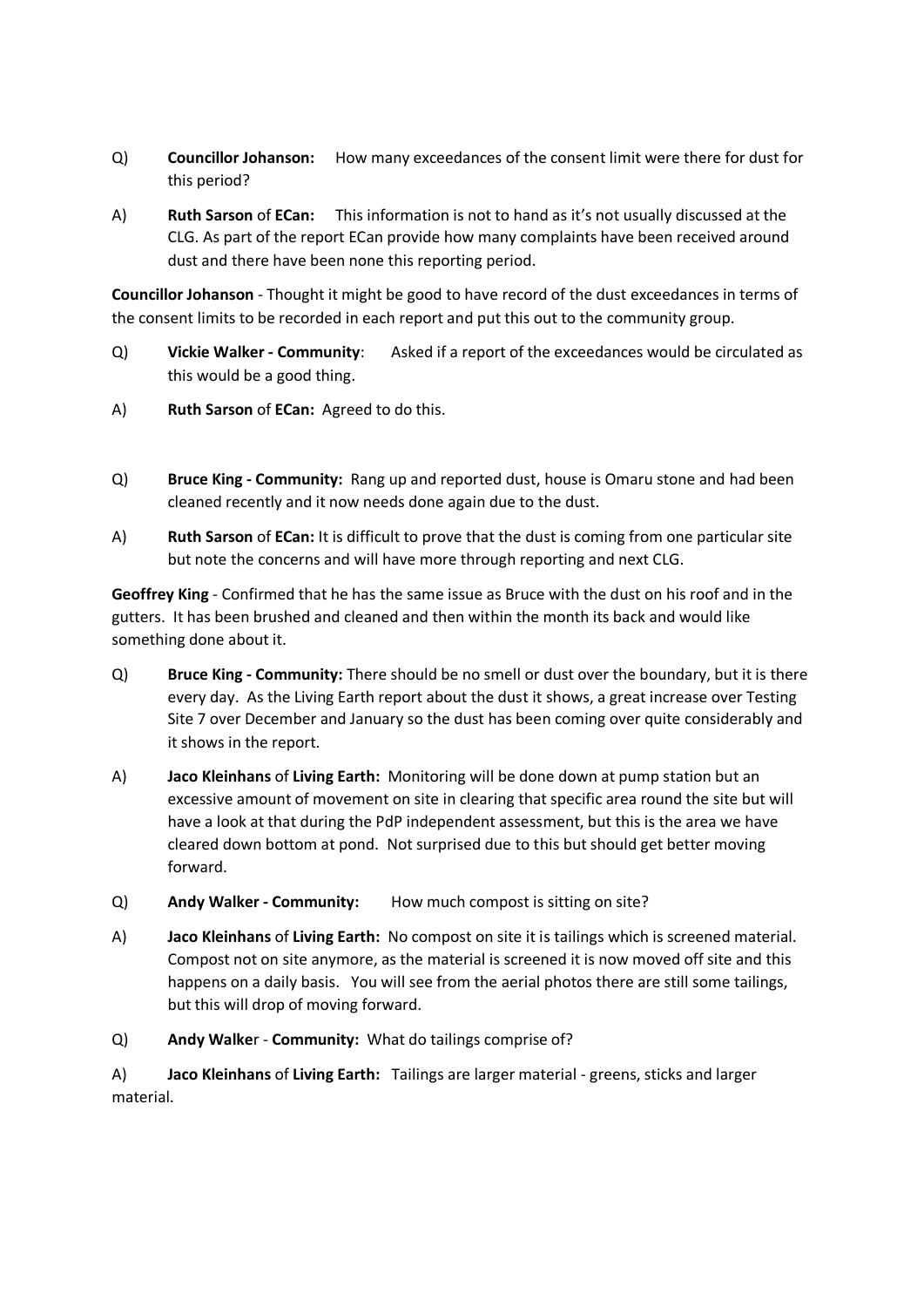**Ross Trotter** of **CCC:** Tailings are then used as part of processing for the kerb side material, what comes in green bins, and we need something with more porosity to make the new batch of compost. There are more than normal due to the grass coming in with the growth this year. There is more than we would like but 31,000 tonnes has been removed so far.

More potential of dust because over that period due to the large amount of material going out, but no stock will be held on site apart from what needs to go out for new process until decision on facility.

**Geoffrey King:** When will we find out about the future of the facility?

- Q) **Geoffrey King - Community:** The windrows have been lifted but stench is still there, can you advise the source of the stench and when will it be fixed? Is it coming from the Bio Filter?
- A) **Jaco Kleinhans** of **Living Earth:** The windrows were fully screened, and all material moved off site so that process no longer happens but cannot comment on the odour, although working close with ECAN and independent service providers to assess after the process changes have been made.
- A) **Ruth Sarson** of **ECan**: Useful to know Ruth, David, Jaco and gentleman from Paddle Delamare Partners all met in Bromley between 10am and 11am to assess the odour in line with Ministry of Environment guidelines and can agree from the meeting this morning that that is the case.

**Jaco Kleinhans** of **Living Earth:** Agreed that he experienced very weak odour intermittently all working closely together to fix this but cannot comment on what Geoffrey is smelling, however meetings with ECan are to find this out.

**Bruce King** - **Community** - Noted that when he was dumping green waste, there were tailings three to four metres and the smell was coming from the tailings. If it is still the same formulation as originally, it has a toxicity to it. Toxic chemicals, dust and pathogens are being breathed in.

- Q) **Vickie Walker - Community:** At the last meeting probiotics was mentioned, is this happening?
- A) **Jaco Kleinhans** of **Living Earth:** Advised that yes probiotics are being used and having good results and plan is to keep feeding into system. Goes into the waste before it goes into tunnels.
- Q) **Councillor Johanson:** Noted that if it is looked at what's happened over the last couple of months, things are being done and attempts are being made to fix the issue, although it doesn't justify noncompliance at the moment. It would be good to get some sense of what people think is causing the odour. Is it possible to get something circulated around the noncompliance? There are expectations for things to improve and there must be some idea of what's causing the odour.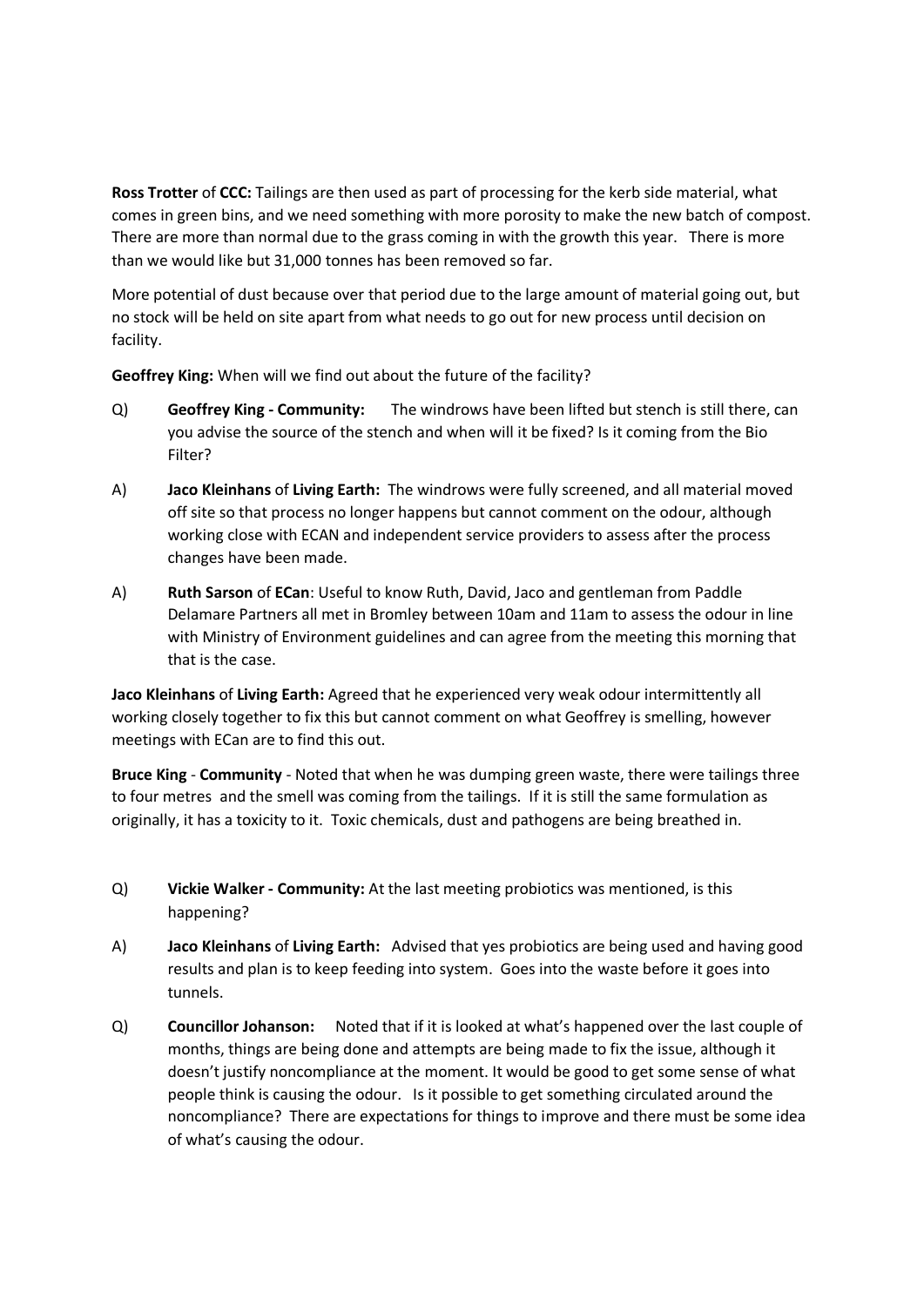A) **Marty Mortiaux** of **ECan:** People do smell things differently and there are different odour sources on the site and Marty was on site with the purpose of making sure the wind rows were gone and look at the tailings. Whilst Marty was there, he witnessed one of the trucks being loaded with the screened material and Jaco, told him at the time the misters that were going at the time was in order to keep the dust levels down while the trucks were being loaded and while he was on site there was minimal dust being discharge through the loading process. While walking around the site there were no whiff of odour until slightly downwind from the tailings, different conditions and different people's experiences. Marty advised that he also walked past the Bio Filter and there was a smell but when you were about 5 meters away the smell was gone.

**Geoffrey King** – **Community -** Advised not to stand on top of Bio Filter due to past experiences, but this is where the smell is worst.

**David McArdle of CCC** - Advised that the Council is still working towards same timeline of presenting the Elected Members on 10<sup>th</sup> March 2022. The previous information has been given that the Council is looking at options for the Organics Processing Plant by either redeveloping the existing site or exploring other sites and alternate technologies. The Council has received the first incomplete draft report from Jacobs the independent consultant that has been engaged for the project and it is expected that the first draft be sent to the Council tomorrow. The information is confidential at the moment but when we present the Elected Members and then we should have decision and then we can provide more information.

- Q) **Geoffrey King – Community**: Since this was first announced the council have had 16 months, what has happened in this time?
- A) **David McArdle of CCC:** In this time, tenders have gone out and offers have been received and this will all go into the Jacob's report where they assess those tenders.
- Q) **Geoffrey King – Community**: The present site in the middle of residential site should not be there and it needs to be moved, has another site been found?
- A) **David McArdle – CCC:** Reiterated his previous answer and confirmed that all options will be looked at and will have more of an idea around the 10March 2022.

**Ruth Sarson** of **ECan**: With regards to consent compliance regarding the format moving forward it was understood at last meeting to go back to Community Liasion Group format. It is suggested that if the community wish to discuss other odours in Bromley, then this could be done in a different forum.

- Q) **Vickie Walker – Community:** The community would still like to be updated on the wastewater as questions locally and it is good to have an answer to take back to people.
- A) **Ruth Sarson** of **ECan**: It was suggested that a discussion be had with Christchurch City Council as to how the Council and the community have a forum for this to be discussed but for this to be separate from the consent condition requirements that Living Earth have these quarterly meetings.